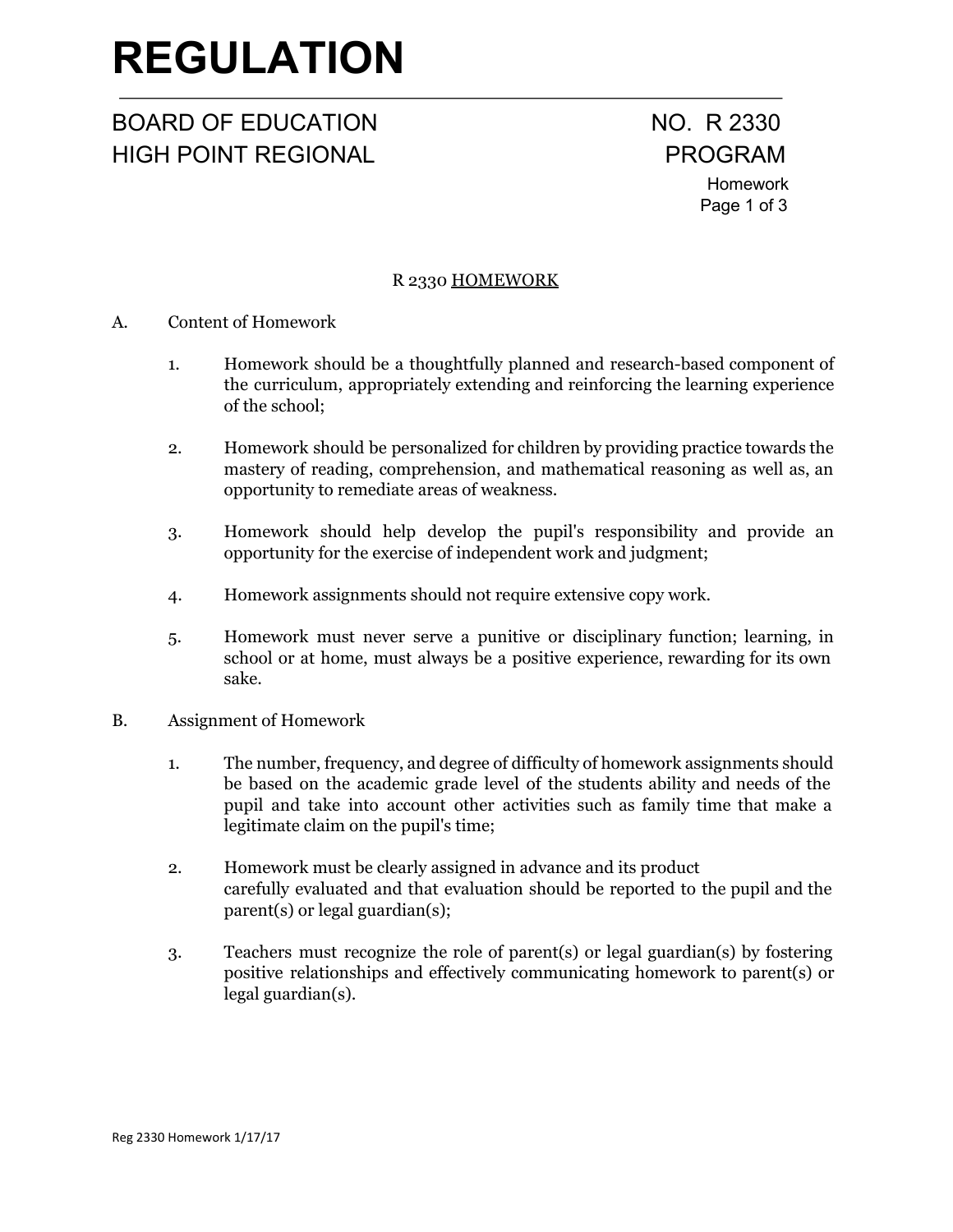# **REGULATION**

### BOARD OF EDUCATION NO. R 2330 HIGH POINT REGIONAL **PROGRAM**

Homework Page 2 of 3

Teachers must observe the following District guidelines for the introduction and assignment of homework. Total time allotments include all aspects of the homework assignments -- outside of the classroom reading, research, studying, and all other learning activities.

Grades 9-12: Homework should be based on the grade level of the students, ability and needs of the pupil and take into account other activities such as family time that make a legitimate claim on the pupil's time; Whenever possible the due date of reading assignments, written assignments and assessments that require preparation and studying must be made available at least three days in advance to students. Notification of long term assignments and major projects must be provided to students at least a week in advance of the due date.

- 4. Teachers are encouraged to utilize tools such as Google Classroom, Edlio, Google Sites and/or Google Calendar to communicate homework assignments to students and parents.
- 5. A teacher may accede to a parent or legal guardian's request for additional homework assignments for a pupil, provided the teacher, in his/her discretion, believes that the pupil will benefit from the assignment.
- 6. A pupil who has been absent from school will be given an opportunity to make up homework assignments within a reasonable timeframe.
- 7. The parent(s) or legal guardian(s) of an absent pupil may request homework assignments to be completed during the pupil's absence. Whenever possible Teachers are expected to comply with any such requests.
- 8. Teachers should be judicious when assigning homework and avoid assignments that require technology and/or resources that are not readily available to every household.
- C. Evaluation of Homework
	- 1. All homework must be evaluated by the teacher and the teacher's feedback must be communicated to the pupil. Homework is not a valid learning activity if the pupil receives no acknowledgment of his/her work and no feedback.
	- 2. Teachers should insist on high standards of quality in homework, however they must operative in consideration of student's individual learning needs and home life.